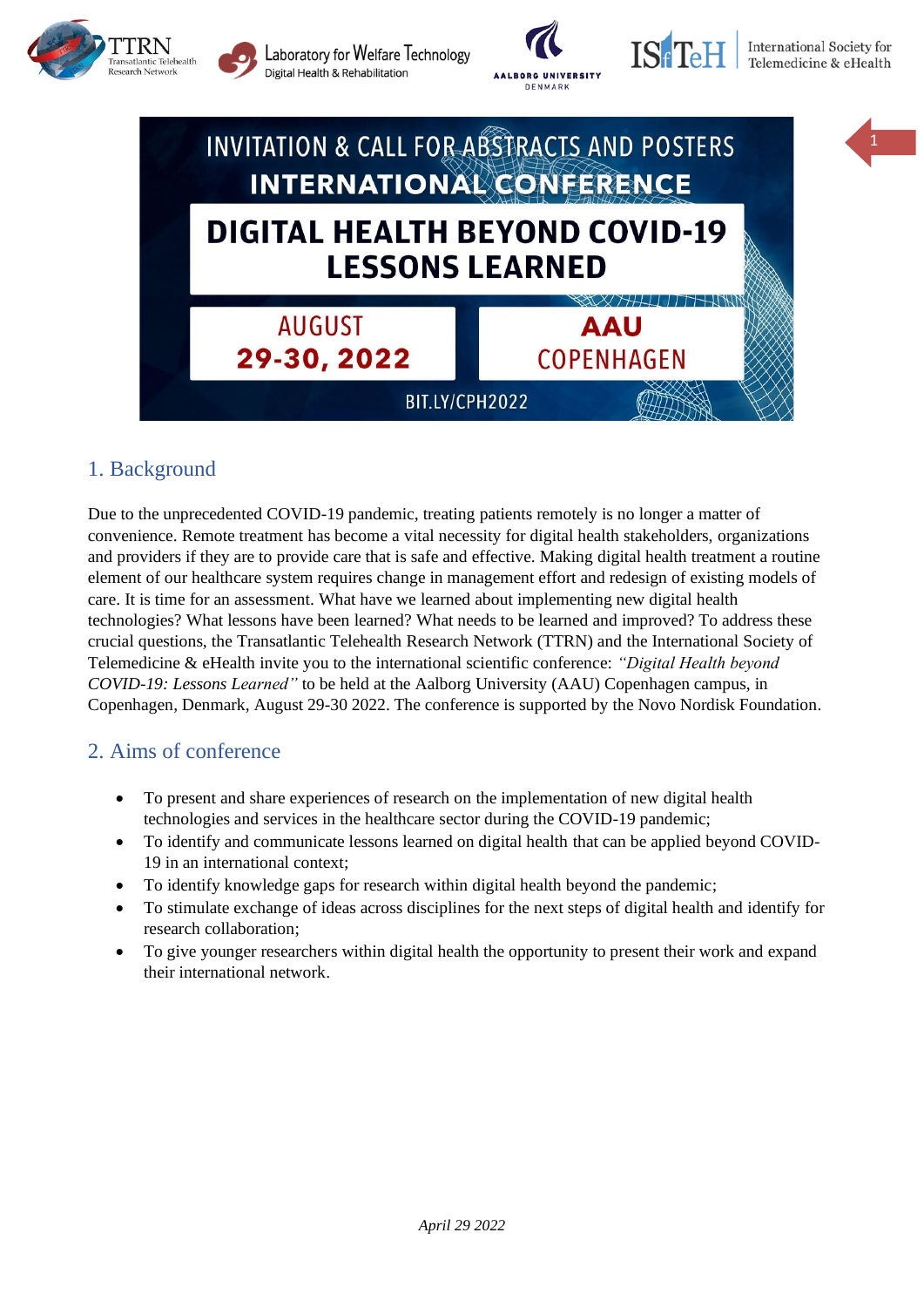





# 3. Organization of the conference

### Organizing committee

- Kristian Kidholm, Professor & Head of Innovation at Center Innovative Technologies (CIMT), Odense University Hospital, Denmark (DK)
- David Lindeman, Director CITRIS, University of California, Berkeley
- Gale Berkowitz, Associate Director CITRIS Health, CITRIS, UC, Berkeley, CA, USA
- Frederic Lievens, Director, International Society for Telemedicine & eHealth (ISfTeH), Brussels
- Birthe Dinesen, Laboratory for Welfare Technologies Digital Health & Rehabilitation, Sport Sciences-Performance and Technology, Department of Health Science and Technology, Aalborg University (AAU) (Chair of committee and conference convenor)

### Scientific committee

- Kristian Kidholm, Professor & Head of Innovation at Center Innovative Technologies (CIMT), Odense University Hospital, Denmark (DK)
- Lars Dittman, Professor, Department of Photonics Engineering, Networks Technology and Service Platforms, Danish Technical University, Lyngby, Denmark
- Heather Young, Professor, Dean Emerita & National Director for the Betty Irene Moore Fellowship Program for Nurse Leaders and Innovators, University of California, Davis Health, CA, USA
- Nancy Albert, Associate Chief Nursing Officer, Office of Nursing Research and Innovation, Cleveland Clinic Health System and Clinical Nurse Specialist, Kaufman Center for Heart Failure, Cleveland Clinic, USA & Adjunct Professor, Aalborg University, DK
- Gale Berkowitz, Associate Director CITRIS Health, CITRIS, UC, Berkeley, CA, USA
- Professor Birthe Dinesen, Laboratory for Welfare Technologies Digital Health & Rehabilitation, Sport Sciences -Performance and Technology, Department of Health Science and Technology, Aalborg University (AAU), DK

# 4. Program website

You can see the program at glance at this [link](https://www.labwelfaretech.com/ttrn/cph2022/)

# 5. Call for abstracts for oral and/or poster presentations

We invite you to submit abstracts for oral or poster presentations to be presented at the conference within the following tracks:

- Co-designing digital treatment solutions with patients during the pandemic;
- Physically activity, digitalization, and the pandemic;
- Data analytics and the pandemic;
- The internet and the pandemic;
- Digital Patient education lessons learned and challenges?
- Telerehabilitation
- AI and social robots;
- Digital health in the homes during the pandemic;
- Digital health in hospitals;
- Entrepreneurship and innovation: the pandemic as a game changer;
- The pandemic, digitalization, and health equality.

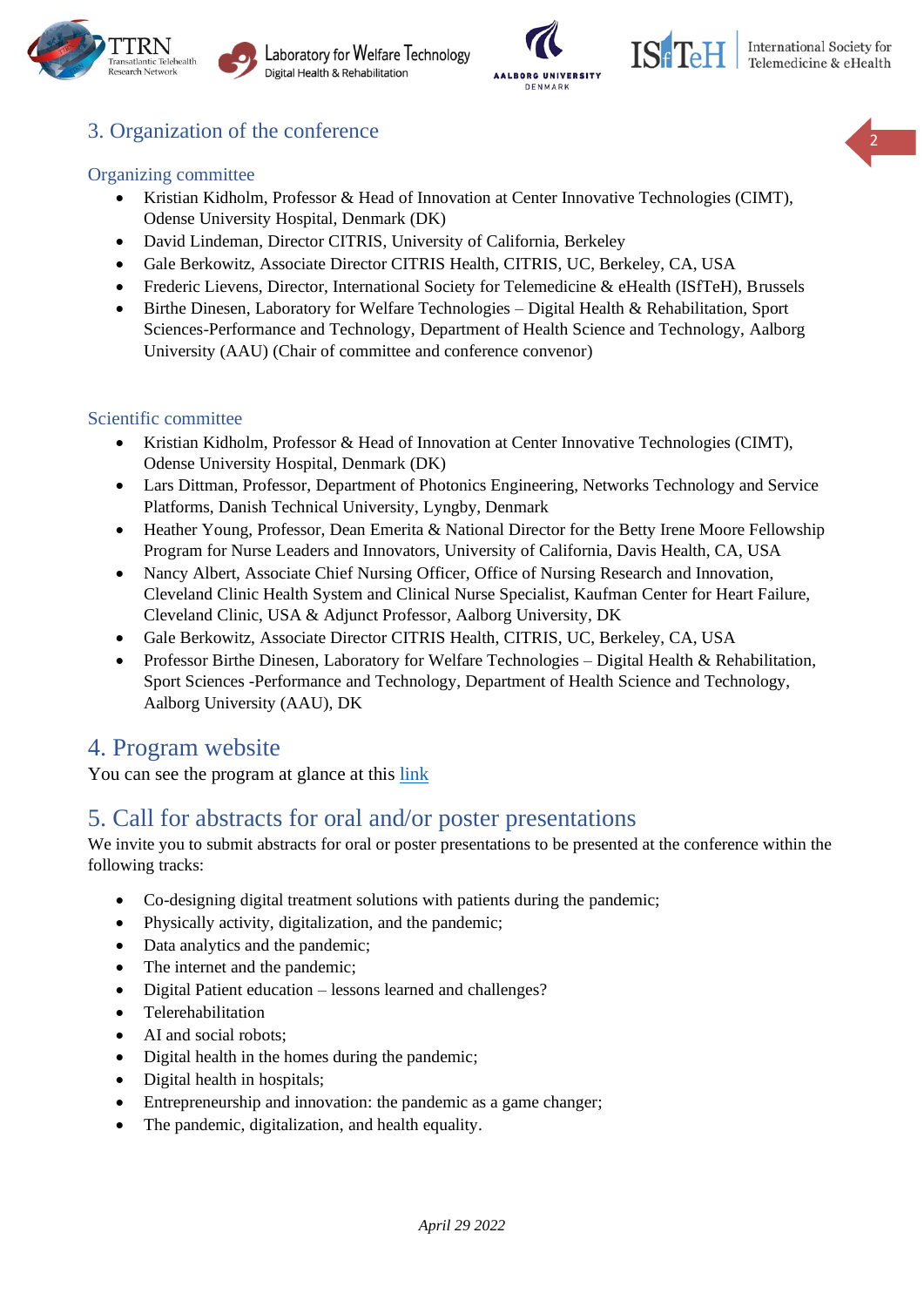



Laboratory for Welfare Technology Digital Health & Rehabilitation



International Society for Telemedicine & eHealth



### **Oral presentations**

Oral presentations will be limited to 10 minutes, with an additional five minutes for questions.

#### **Posters**

Posters will be displayed in paper format at the conference. You need to bring your own poster in print. The poster should have the size of an A0-format (84x119 cm). We will provide board and tacks to display your poster. For the poster sessions, each presenter has 3 minutes for presentation  $\&$  2 minutes for Q&A.

# 6. Submission guidelines & timeline

- Paper or poster proposals should be an abstract of maximum 300 words, written in English and submitted in MS-Word format.
- You will find a template for the abstract at the end of this document.
- The deadline for submissions is **May 15 at 12 pm, 2022.**
- Submitted abstract and posters will be reviewed by the scientific committee, with a response of acceptance or rejection by **May 29, 2022.**
- **Abstracts has to be submitted to this e-mail:lwt@hst.aau.dk**

# 7. Conference key dates

#### **March 4, 2022**

- Flyer on the conference is launched and webpage is open for registration;
- Call for abstracts for oral and posters presentations;
- Call for grants for younger researchers;

### **May 15 at 12 pm, 2022**

- Deadline for submission of abstracts for oral or posters presentation;
- Deadline for applying for grants for younger researchers.

### **May 29, 2022**

Notice on acceptance/rejection of abstracts for papers or poster presentations and grants for younger researchers.

#### **June 6, 2022**

Final version of abstracts for oral or poster presentation to be submitted to the e-mail: lwt@hst.aau.dk

#### **August 8, 2022**

Registration closes. Cancellation policy, please see at this [link.](https://playground.events.aau.dk/event/cph2022)

# 8. Grants for younger researchers

The conference is offering participation grants of DKK 4000 (600 \$/ 538 Euro) to younger researcher under 40 years old. Ten grants will be awarded. The grant can cover expenses for printing of poster, travel to Denmark, accommodation, and the conference fee. To apply for the grant, researchers should submit a motivation letter, and their full CV and publication list. Preference will be given to those early career researchers who will be actively participating in the conference, by presenting an accepted paper or poster.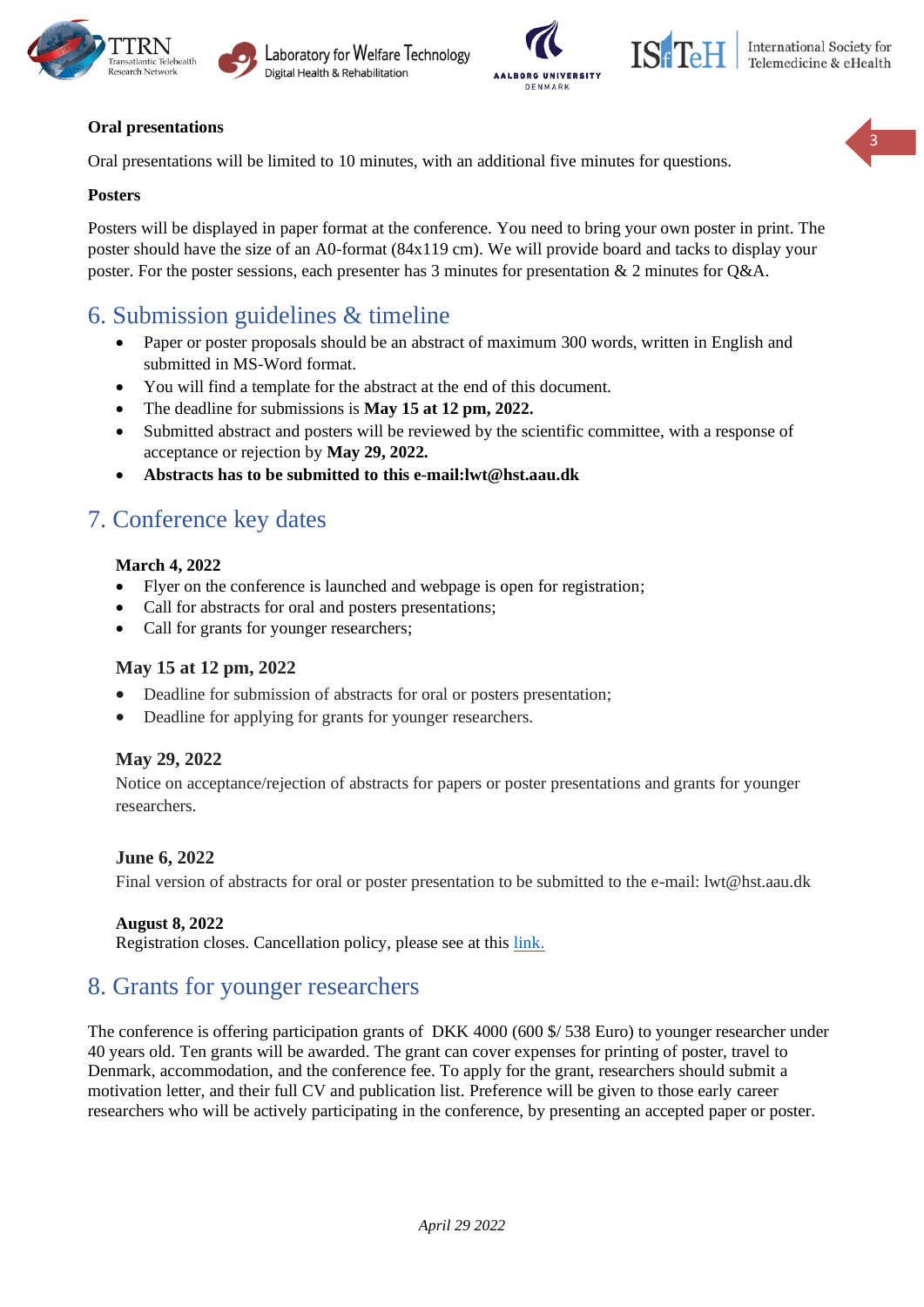





4 The application letter and materials for the travel grant must be submitted by **May 1 12pm, 2022** to professor Birthe Dinesen email: [bid@hst.aau.dk](mailto:bid@hst.aau.dk)

# 8.Proceedings

All abstracts and posters will be published at [Journal of Medical Internet Research \(JMIR\)](https://www.jmir.org/) and after the conference you will be able to get 20% in discount on submission of manuscripts for publication in JMIR.

# 9. Registration

The conference participation fee is DKK 595 (90 \$/ 80 Euro). The fee includes conference participation over two days, catering services, a set of abstracts, and attendance at the receptions on both days.

Registration is open from **March 4, 2022** at this [link](https://www.labwelfaretech.com/ttrn/cph2022/)

Registration closes on **August 8, 2022**. The conference registration fee is nonrefundable after August 8, 2022. However, if the conference is cancelled due to COVID-19 restrictions your fee will be refunded. Cancellation policy please see homepage.

If your abstract for oral or posters presentation has been accepted or you have received a grant (for younger researchers), you must register for the conference at this [link](https://www.labwelfaretech.com/ttrn/cph2022/) on or before **August 8, 2022.**

#### **COVID-19**

The conference will follow the Danish Health Authorities recommendations on COVID-19 restrictions.

### **Facts about the conference**

Financial support for the conference has been provided by Novo Nordisk Foundation.

#### **Details on program**

Details of the conference call for papers, program, abstracts of oral presentations and grants for younger researchers can be found at the following [link.](https://www.labwelfaretech.com/ttrn/cph2022/)

#### **Accommodation**

There is no formal conference hotel. At this you will find recommendations for hotels for reduced prices at this [link.](https://www.labwelfaretech.com/ttrn/cph2022/) Participants are responsible for making their own accommodation arrangements.

#### **Online presentations**

Selected presentations might be online during the conference.

### **Q&A**

For questions about the conference please contact:

- Research Assistant Emma Thunbo Hansen, AAU email: [emmath@hst.aau.dk](mailto:emmath@hst.aau.dk) and mobile +45 22340055
- Professor Birthe Dinesen, AAU email: [bid@hst.aau.dk](mailto:bid@hst.aau.dk) and mobile +45 20515944

*Hope to see you at the conference*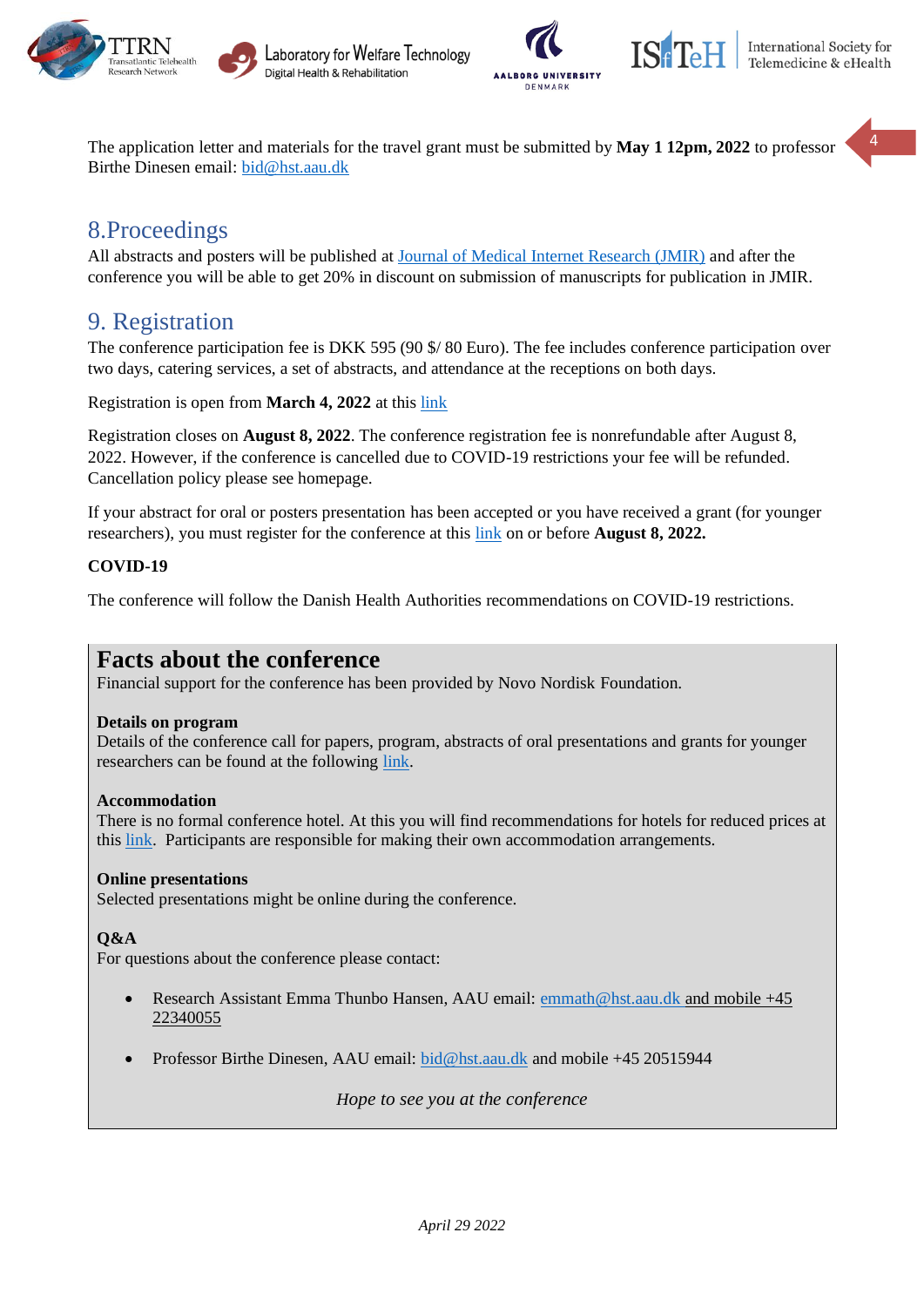



Laboratory for Welfare Technology<br><sub>Digital Health & Rehabilitation</sub>





International Society for<br>Telemedicine & eHealth